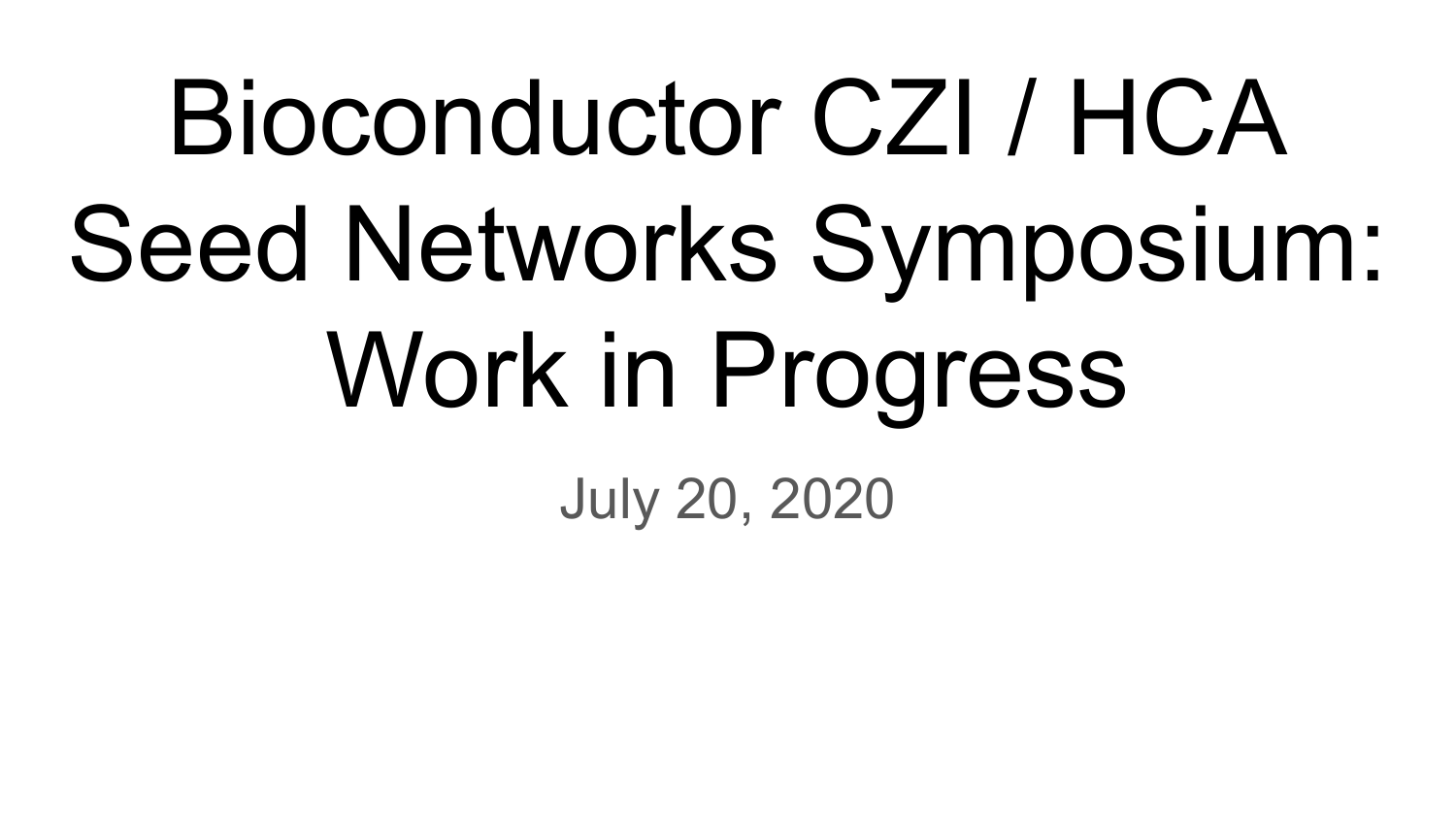## Introduction to the symposium

Bioconductor <https://bioconductor.org>

- Statistical analysis and comprehension of high-throughput genomic data
- 1900+ R packages contributed by our global user base
- Widely used & well respected

Single cell resources

- 100+ existing packages
- [Orchestrating single-cell analysis with](https://osca.bioconductor.org/) **[Bioconductor](https://osca.bioconductor.org/)**
- Annual conference next week!



Seed networks for the human cell atlas see

- "...bring together experimental scientists, computational biologists, software engineers, and physicians to support the continued development of the Human Cell Atlas (HCA)"
	- 38 projects, of which we are one

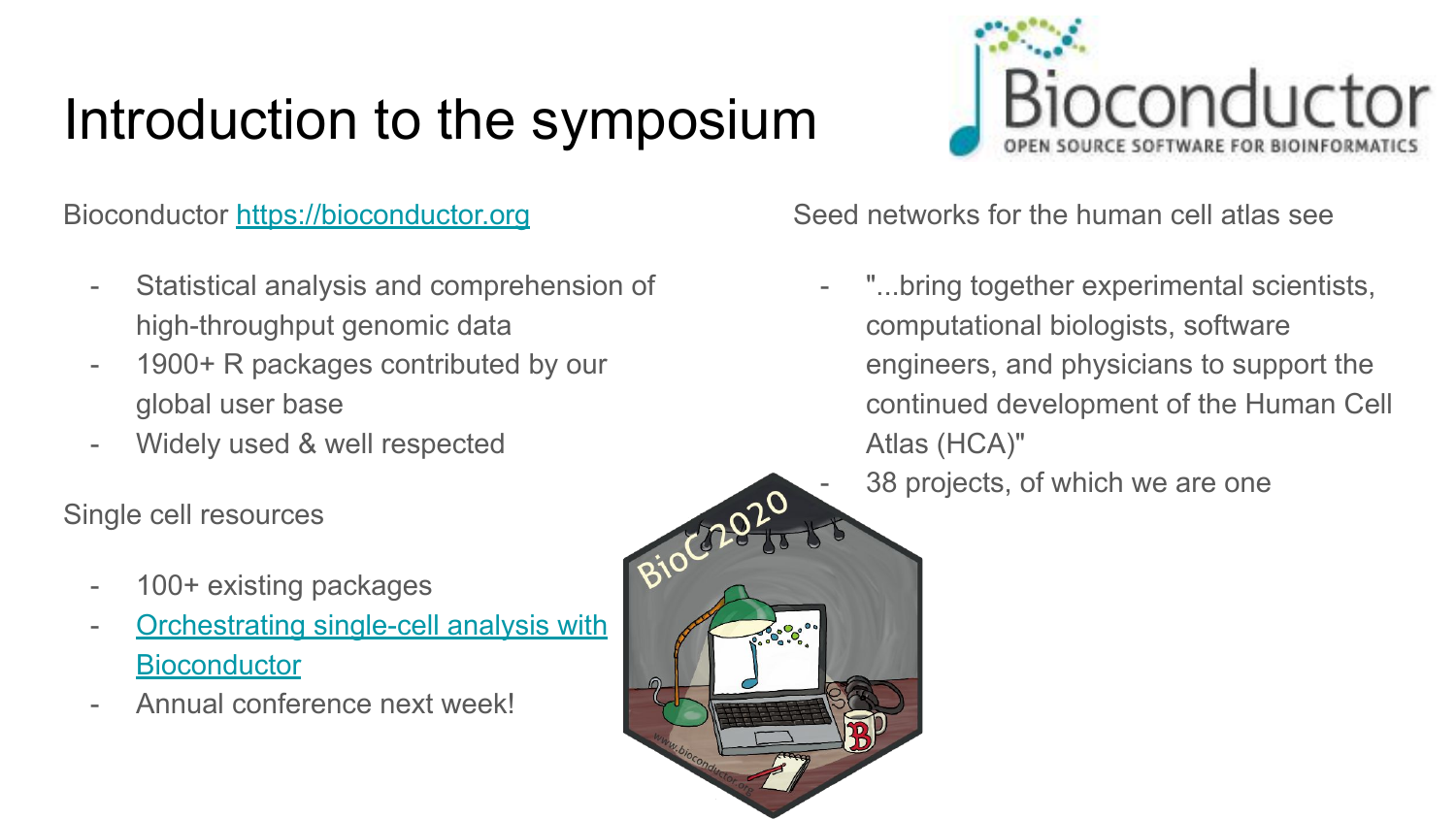Bioconductor's contributions

- Access and represent HCA data
- Methods and benchmarks for emerging and integrative data
- Methods for scalable, performant analysis

**Today** 

- Recent updates from across our collaboration
- Short talks, with question & answer opportunities

#### Project leaders

- Aedin Culhane
- Greg Finak
- Kasper Hansen
- Stephanie Hicks
- Wolfgang Huber
- Martin Morgan
- Davide Risso
- Matt Ritchie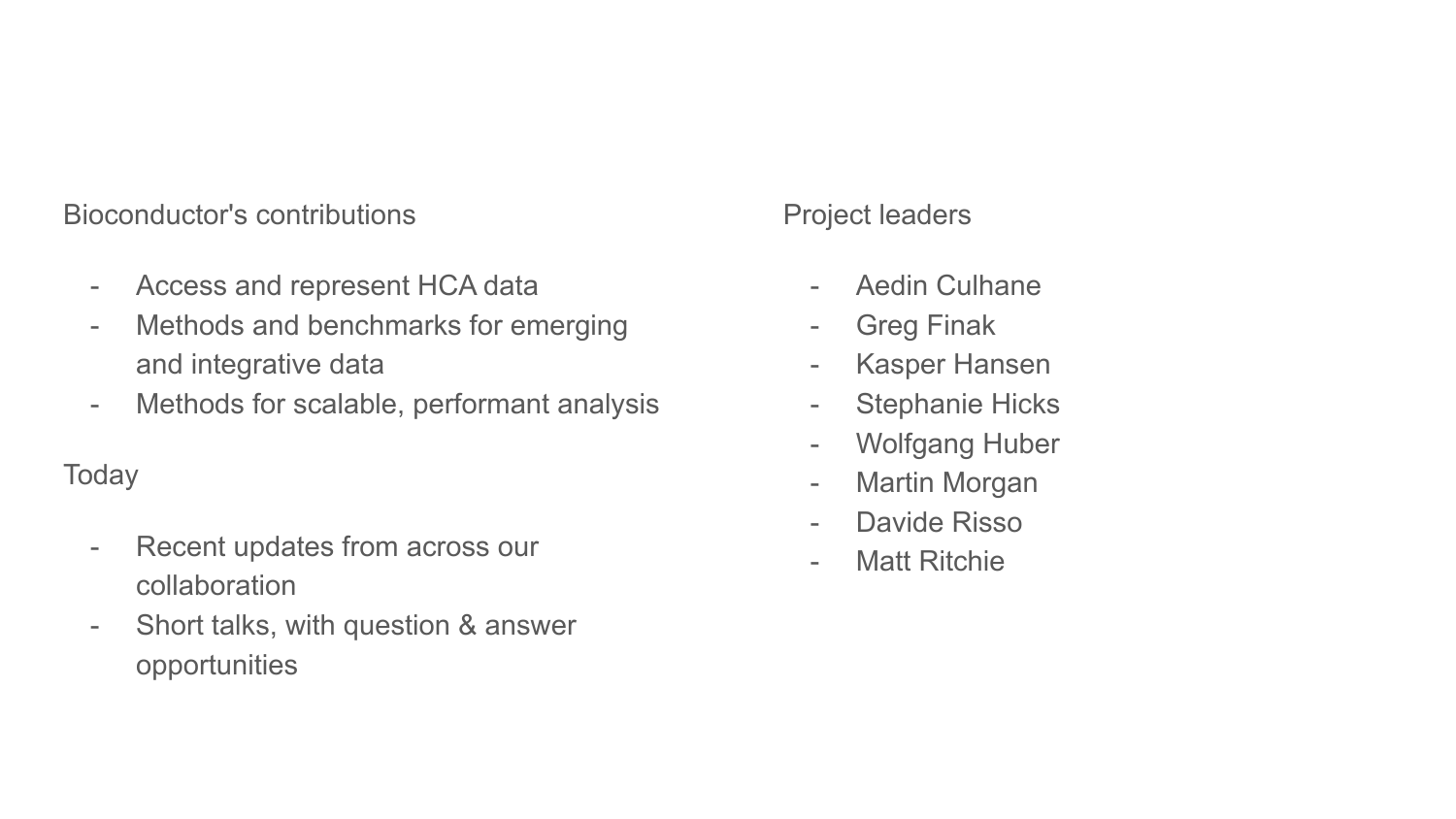#### Data access and representation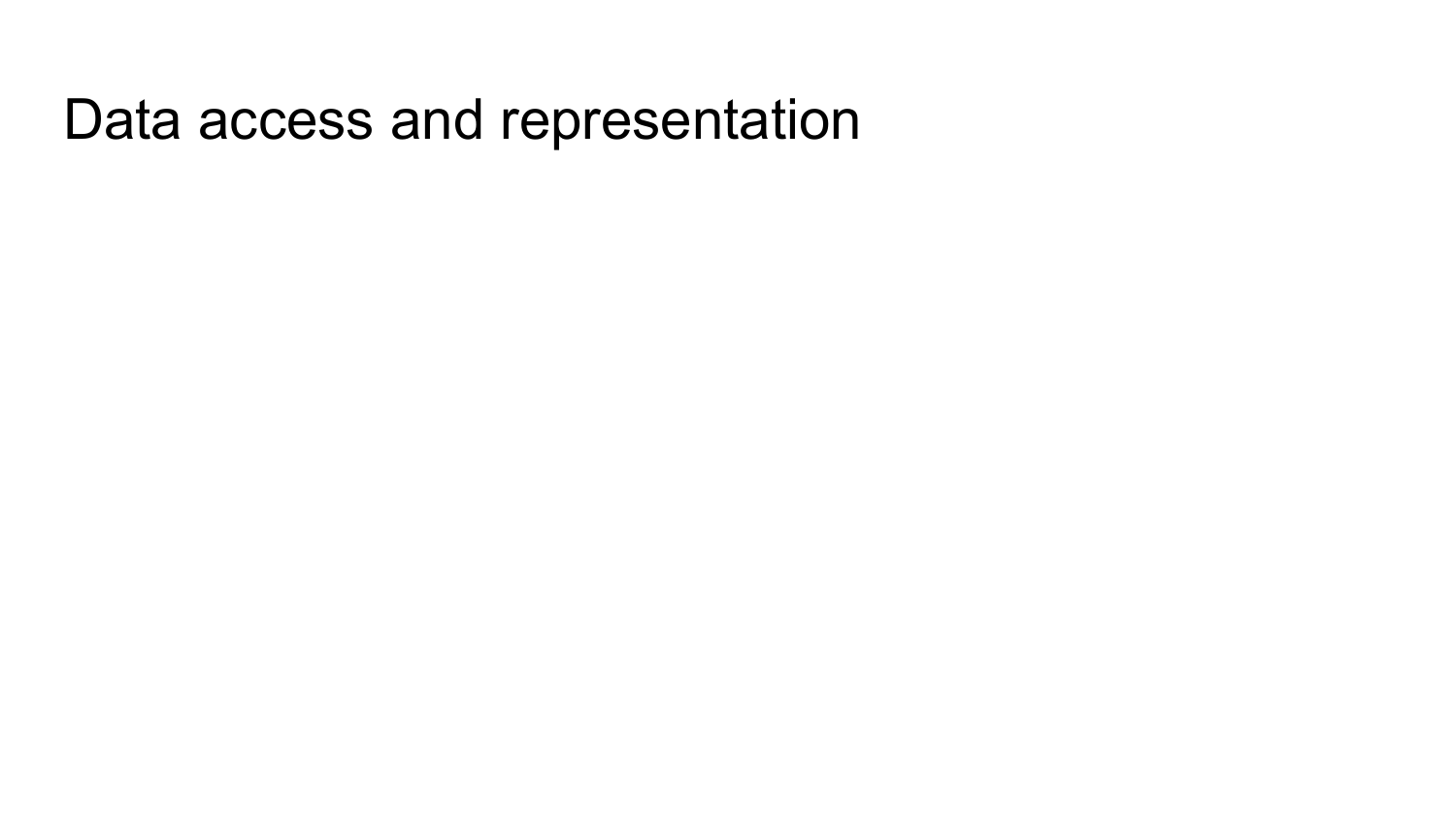#### Programmatic access to the HCA using **HCAExplorer** HUMAN CELL ATLAS

- Download experiment metadata and pre-computed expression matrices
- Mirrors the functionality of the HCA Data Explorer

[https://data.humancellatlas.org/explore/pro](https://data.humancellatlas.org/explore/projects) **[jects](https://data.humancellatlas.org/explore/projects)** 

● [https://bioconductor.org/packages/HCAEx](https://bioconductor.org/packages/HCAMatrixBrowser) [plorerBrowser](https://bioconductor.org/packages/HCAMatrixBrowser)

#### Explore Guides Metadata Pipelines Analysis Tools Contribute APIs **Explore Data**

| Search all filters |             |                                                                              |            |        |             |      |   |                             |
|--------------------|-------------|------------------------------------------------------------------------------|------------|--------|-------------|------|---|-----------------------------|
| Donor              | $\check{~}$ | Tissue Type v                                                                | Specimen v | Method | $\check{~}$ | File | v |                             |
|                    |             | Genus Species Homo sapiens Clear All                                         |            |        |             |      |   |                             |
|                    |             | 58 Donors 445 Specimens 2.7M Estimated Cells 264.3k Files 19.68 TB File Size |            |        |             |      |   | <b>Export Selected Data</b> |

#### Projects Samples Files

|      | ↑ Project Title                                                                                                              | <b>Project Downloads</b> |                          | <b>Species</b>   | <b>Sample Type</b> | Organ /<br><b>Model Organ</b> | Select |
|------|------------------------------------------------------------------------------------------------------------------------------|--------------------------|--------------------------|------------------|--------------------|-------------------------------|--------|
| (23) |                                                                                                                              | Metadata                 | Matrix                   | (1)              | (3)                | (17) / (6)                    | (32)   |
|      | A Single-Cell Transcriptomic Map of the<br>Human and Mouse Pancreas Reveals<br>Inter- and Intra-cell Population<br>Structure | گ                        | $\overline{\phantom{a}}$ | Homo sapiens, Mu | specimens          | pancreas                      | pancre |
|      | A single-cell reference map of<br>transcriptional states for human blood<br>and tissue T cell activation                     | ٹ                        | ٹ                        | Homo sapiens     | specimens          | blood, hematopoie             | Tcell  |
|      | A single-cell transcriptome atlas of the<br>adult human retina                                                               | گ                        | Æ,                       | Homo sapiens     | specimens.         | eye.                          | Unspe  |
|      | Assessing the relevance of organoids to<br>model inter-individual variation                                                  | 凸                        | گ                        | Homo sapiens     | organoids          | skin of body /<br>brain       | neural |
|      | Bone marrow plasma cells from hip<br>replacement surgeries                                                                   | ٹ                        | $\overline{\phantom{0}}$ | Homo sapiens     | specimens          | hematopoietic syst            | Plasm  |
| n    | Cell hashing with barcoded antibodies<br>enables multiplexing and doublet<br>detection for single cell genomics              | وطني                     | $\overline{\phantom{a}}$ | Homo sapiens     | specimens          | blood                         | periph |
|      | <b>Census of Immune Cells</b>                                                                                                | $\mathbf{r}$             |                          | Homo sapiens     | specimens          | blood, immune sys             | bone r |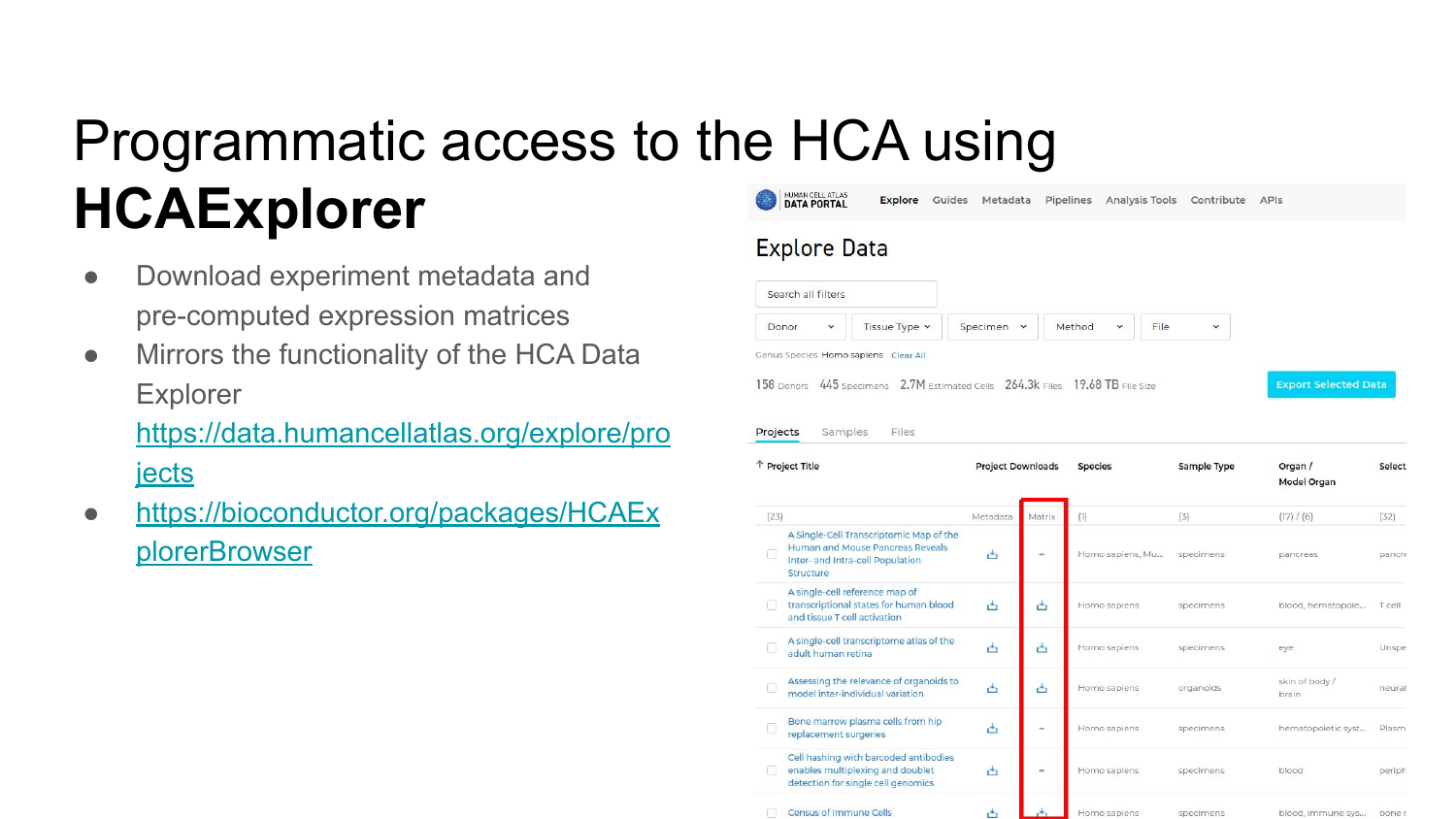### Downloading an expression matrix as a LoomExperiment File using HCAExplorer

```
Create HCAExplorer object
hca \leftarrow \text{HCAExplorer}()## Obtain the first project by subsetting
hca \leftarrow hca[1]Download project's expression matrix file as a LoomExperiment object
le < - getExpressionMatrix(hca, format = "loom")
```
Select first project in the HCAExplorer object and download its matrices as a LoomExperiment object.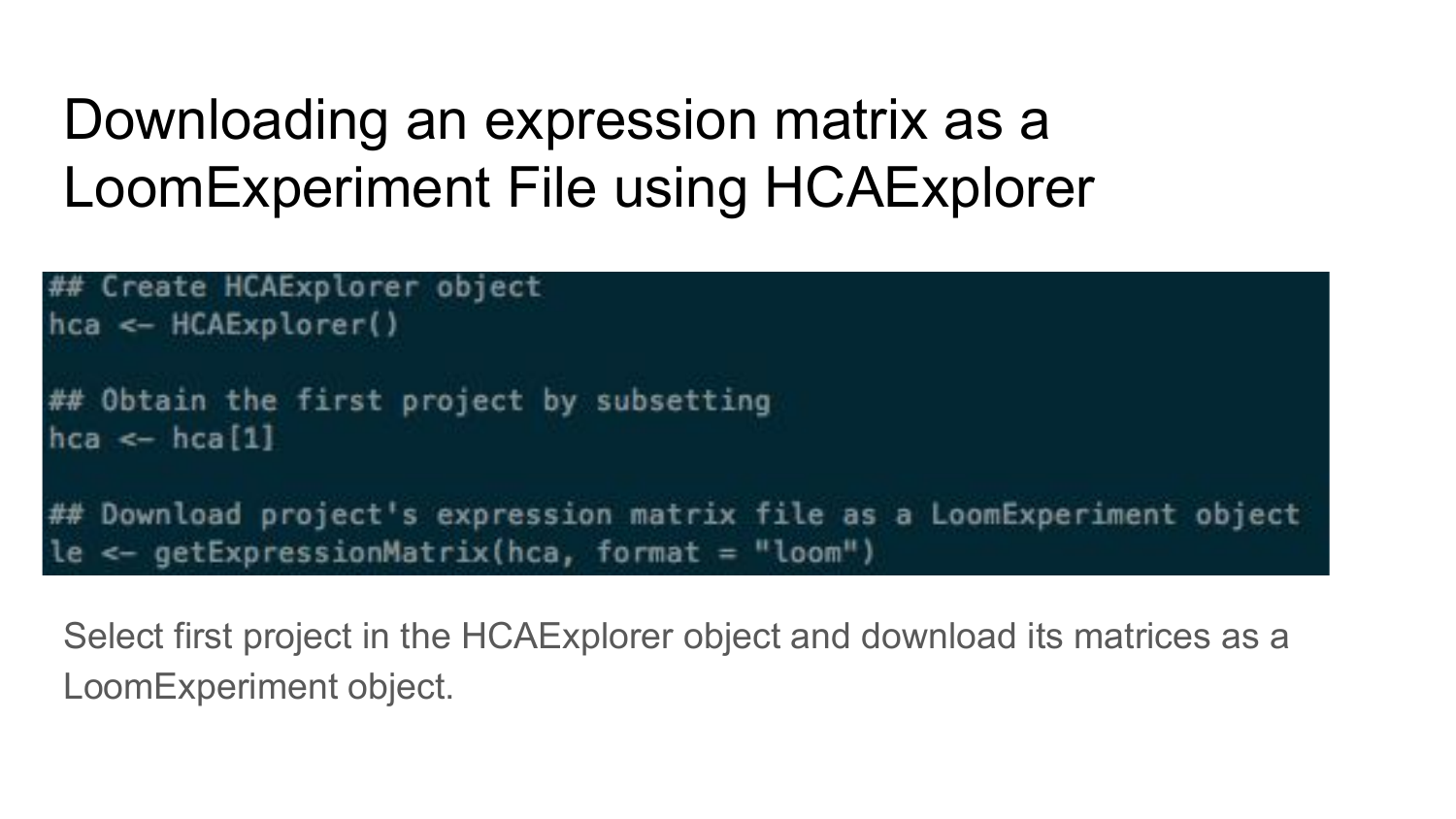|                                        | data.humancellatlas.org/apis                                                                                                 | ☆ |  |  |               |  |
|----------------------------------------|------------------------------------------------------------------------------------------------------------------------------|---|--|--|---------------|--|
| HUMAN CELL ATLAS<br><b>DATA PORTAL</b> |                                                                                                                              |   |  |  | $\times$ Menu |  |
|                                        |                                                                                                                              |   |  |  |               |  |
| <b>APIS</b>                            |                                                                                                                              |   |  |  |               |  |
| <b>API Documentation</b>               |                                                                                                                              |   |  |  |               |  |
| Data Store API                         |                                                                                                                              |   |  |  |               |  |
| Matrix Service API                     | Data Store API                                                                                                               |   |  |  |               |  |
|                                        | The HCA Data Storage System (DSS) is a replicated data storage system                                                        |   |  |  |               |  |
| Data Ingest API                        | designed for hosting large sets of scientific experimental data on Amazon S3                                                 |   |  |  |               |  |
|                                        |                                                                                                                              |   |  |  |               |  |
|                                        | and Google Storage. The Data Store API provides a low level search and access                                                |   |  |  |               |  |
|                                        | interface to all data stored in the DCP.                                                                                     |   |  |  |               |  |
|                                        | This website uses cookies for security and analytics purposes. By using this site, you agree to these uses. Learn more here. |   |  |  |               |  |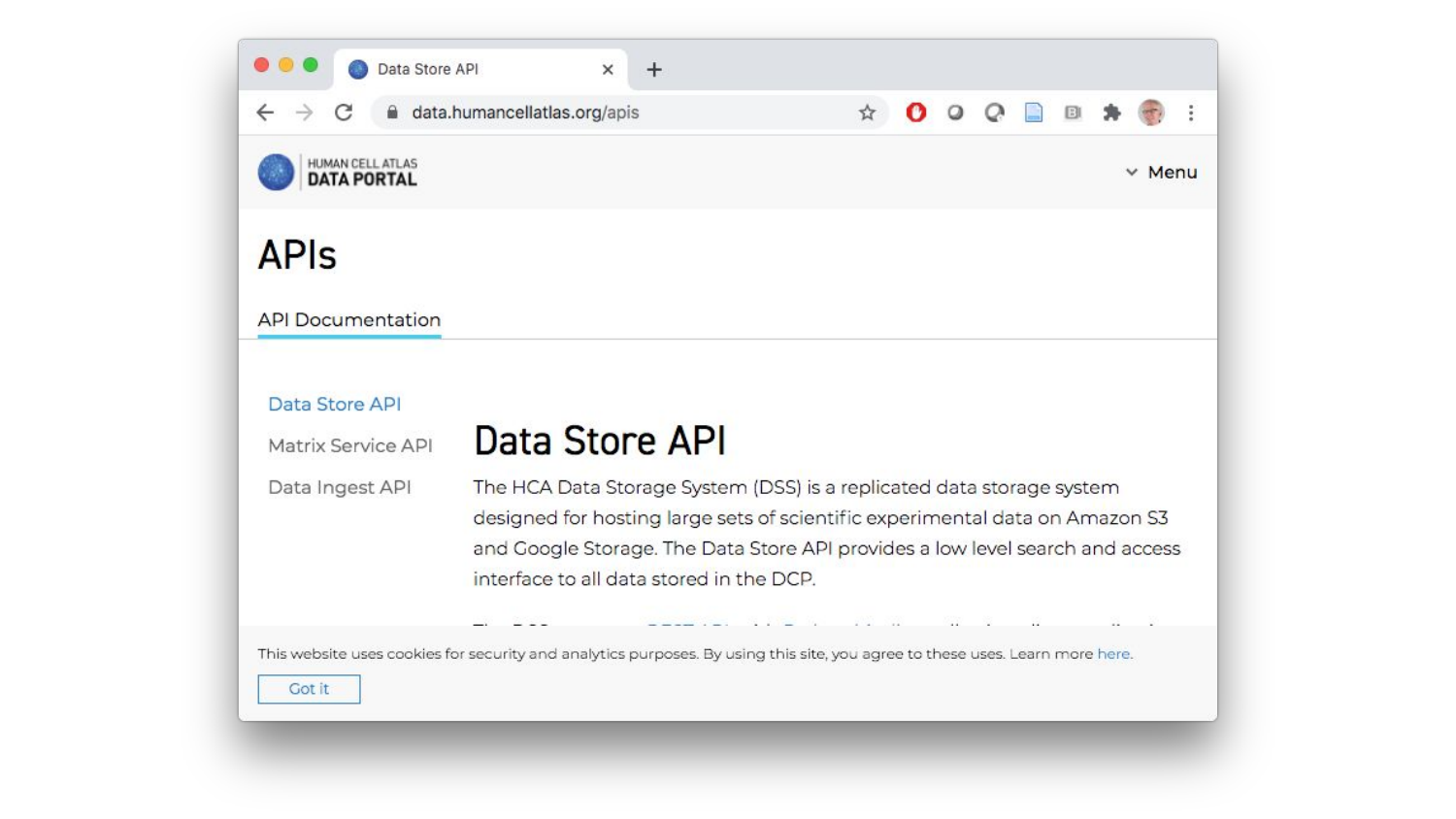### Programmatic access to the HCA DSS API using **HCABrowser**

- A more complex interface that implements the HCA DSS's api methods <https://dss.data.humancellatlas.org/>
- Mirrors the functionality of the python dcp-cli package <https://github.com/HumanCellAtlas/dcp-cli>
- [https://bioconductor.org/packages/HCABrowser](https://bioconductor.org/packages/HCAMatrixBrowser)

(!organ.text %in% c('Brain', 'blood')) &

(files.specimen\_from\_organism\_json.genus\_species.text == "Homo sapiens" |

library\_preparation\_protocol\_json.library\_construction\_approach.text == 'Smart-seq2'))

...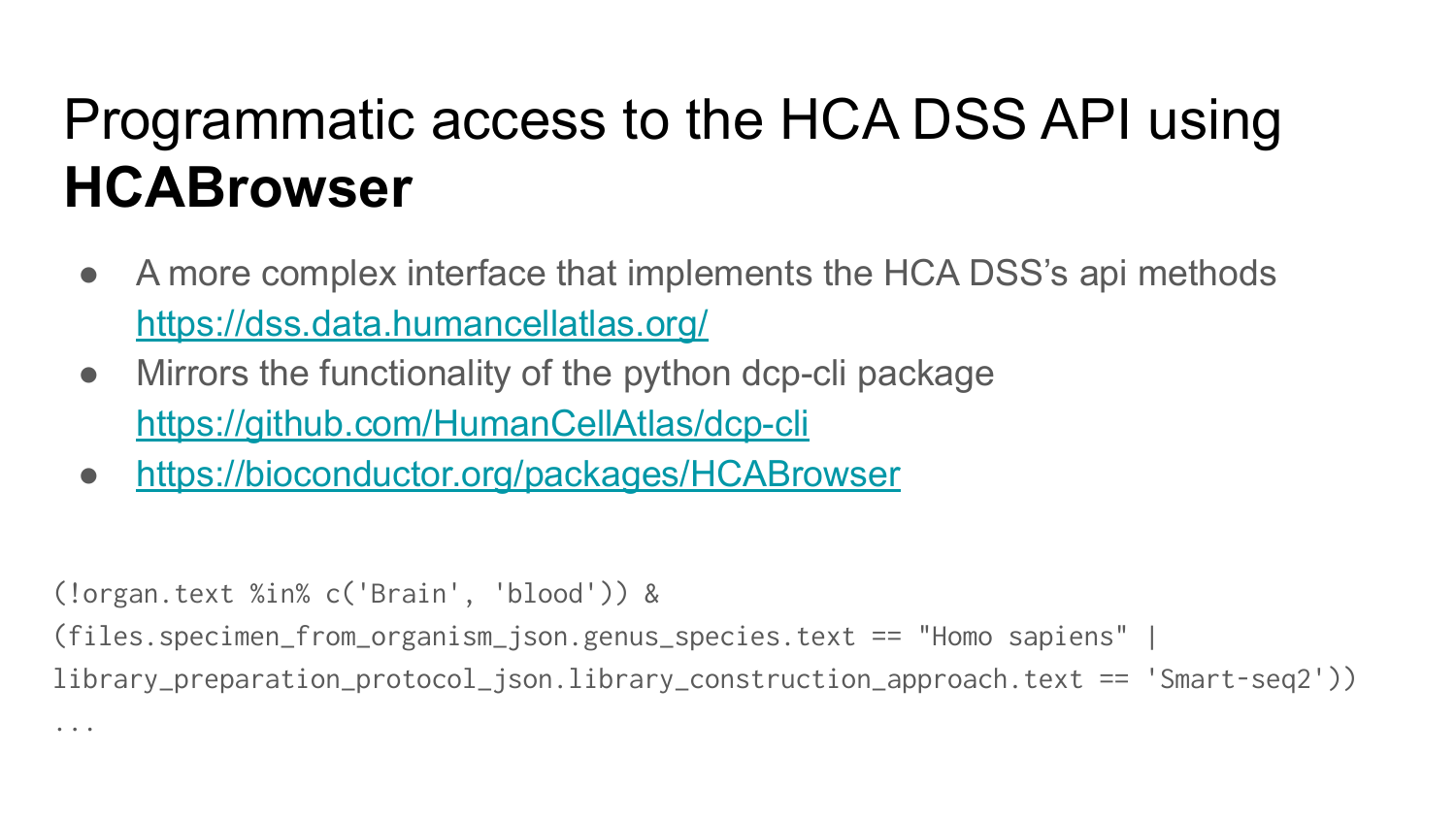|                                        | data.humancellatlas.org/apis/api-documentation/ma                                                                                                                             |  | ☆ |  |  |               |  |
|----------------------------------------|-------------------------------------------------------------------------------------------------------------------------------------------------------------------------------|--|---|--|--|---------------|--|
| HUMAN CELL ATLAS<br><b>DATA PORTAL</b> |                                                                                                                                                                               |  |   |  |  | $\times$ Menu |  |
| <b>APIS</b>                            |                                                                                                                                                                               |  |   |  |  |               |  |
| <b>API Documentation</b>               |                                                                                                                                                                               |  |   |  |  |               |  |
|                                        |                                                                                                                                                                               |  |   |  |  |               |  |
| Data Store API                         |                                                                                                                                                                               |  |   |  |  |               |  |
| Matrix Service API                     | <b>Matrix Service API</b>                                                                                                                                                     |  |   |  |  |               |  |
| Data Ingest API                        | The Matrix Service (MS) provides an interface to aggregrate, query and access<br>gene expression matrices stored in the Human Cell Atlas Data Coordination<br>Platform (DCP). |  |   |  |  |               |  |
|                                        | The service exposes a REST API for querying and retrieving expression matrix                                                                                                  |  |   |  |  |               |  |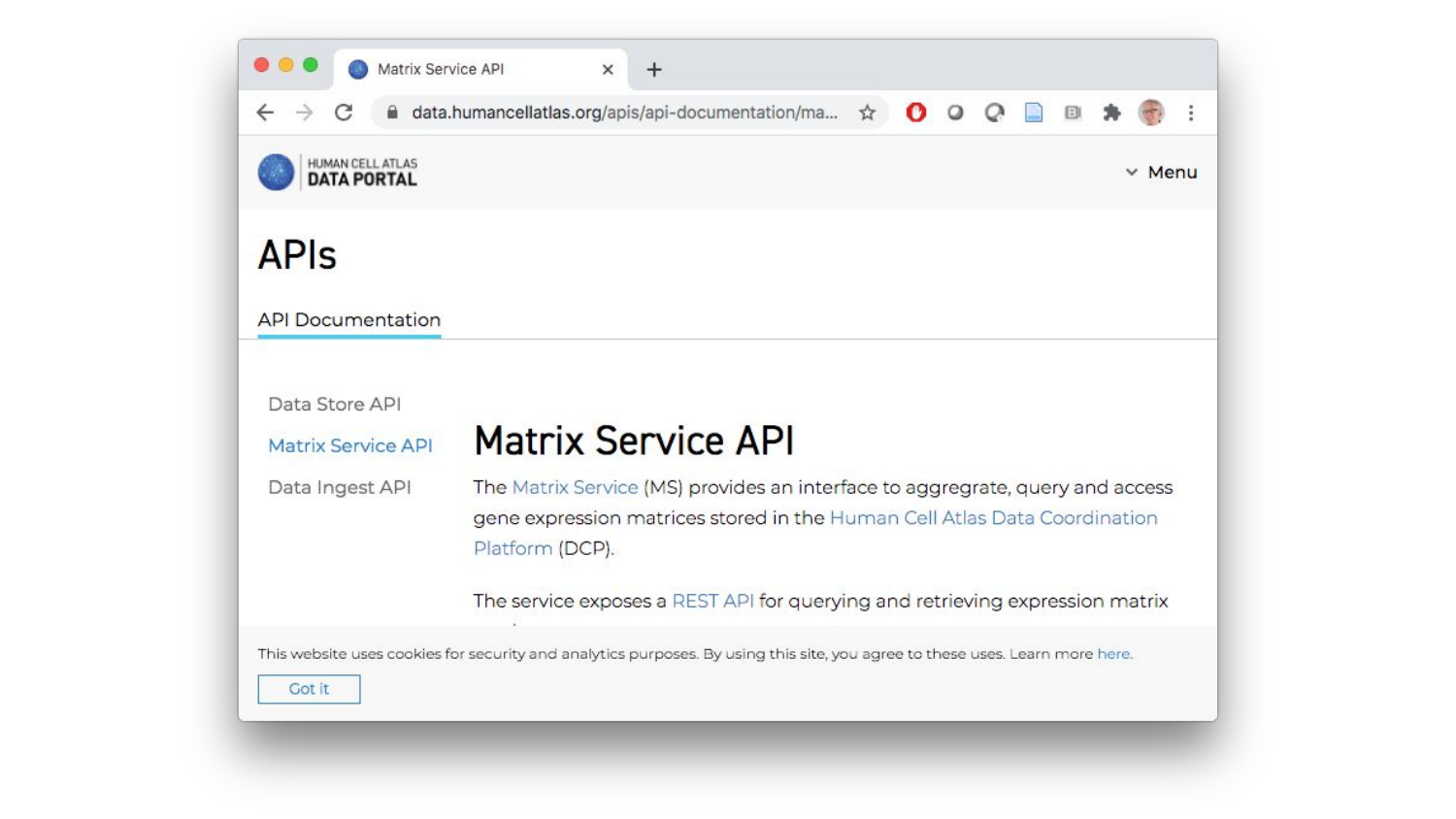## Programmatic access to the HCA Matrix API using BiocManager::install("**HCAMatrixBrowser**")

- Available in different formats (and representations)
	- .loom (LoomExperiment)
	- .mtx (SingleCellExperiment)
	- .csv (tibble list)
- Easy-to-use R interface
	- Main function: **loadHCAMatrix**
	- Primary input bundle fqids -- vector of cell bundle identifiers

#### **Matrix Service API**

The Matrix Service (MS) provides an interface to aggregrate, guery and access gene expression matrices stored in the Human Cell Atlas Data Coordination Platform (DCP).

The service exposes a REST API for querying and retrieving expression matrix results.

#### **File formats**

The DCP MS enables users to prepare expression matrices in several formats by supplying the format parameter in the POST request to the /matrix endpoint. The following is a list of supported file formats:

- · Joom (default)
- $\bullet$  .CSV
- $\bullet$  mtx

Improve this page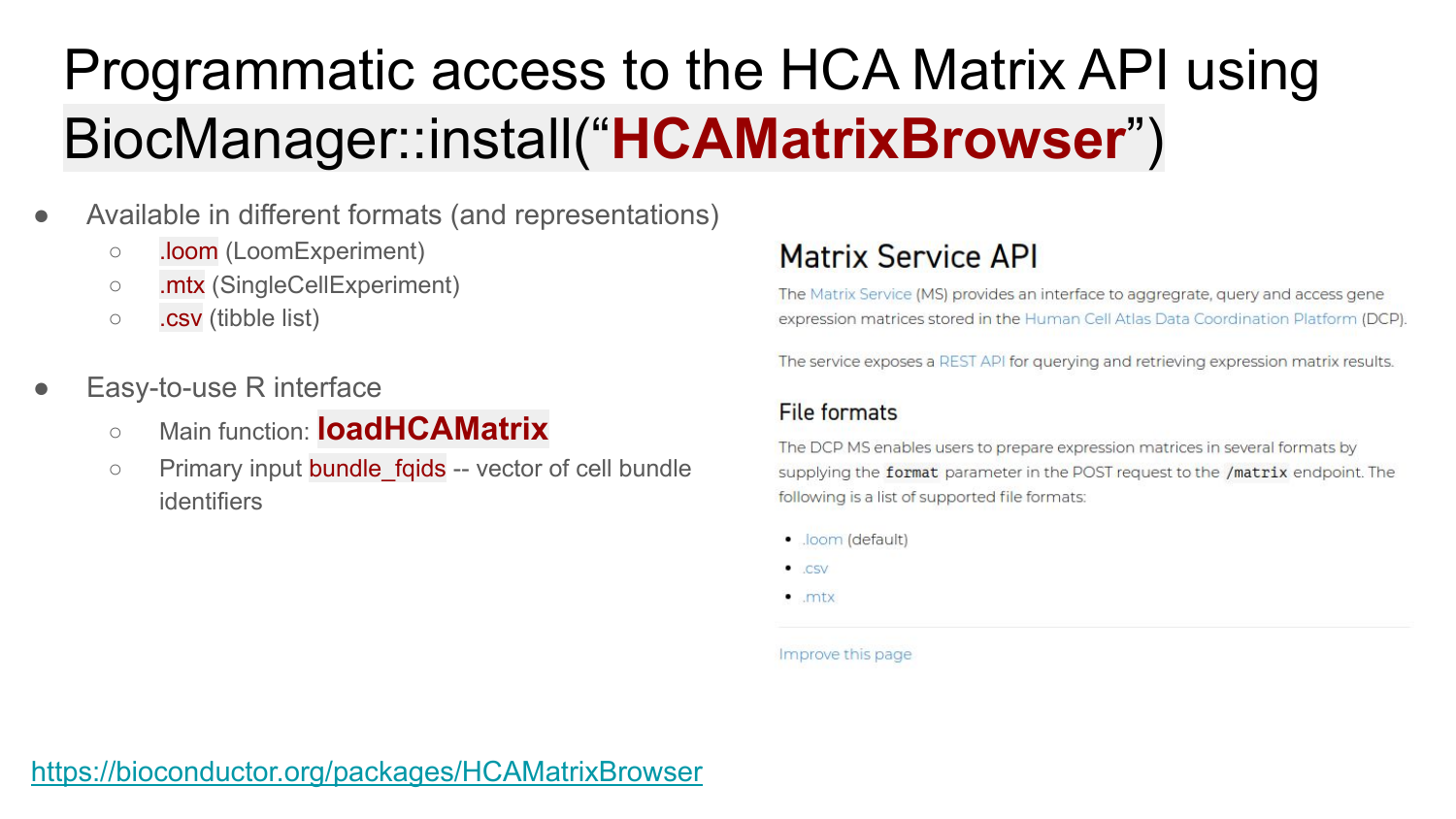### HCA data on Terra

In four commands, we can obtain data from the HCA

API endpoint:

<https://matrix.data.humancellatlas.org/>

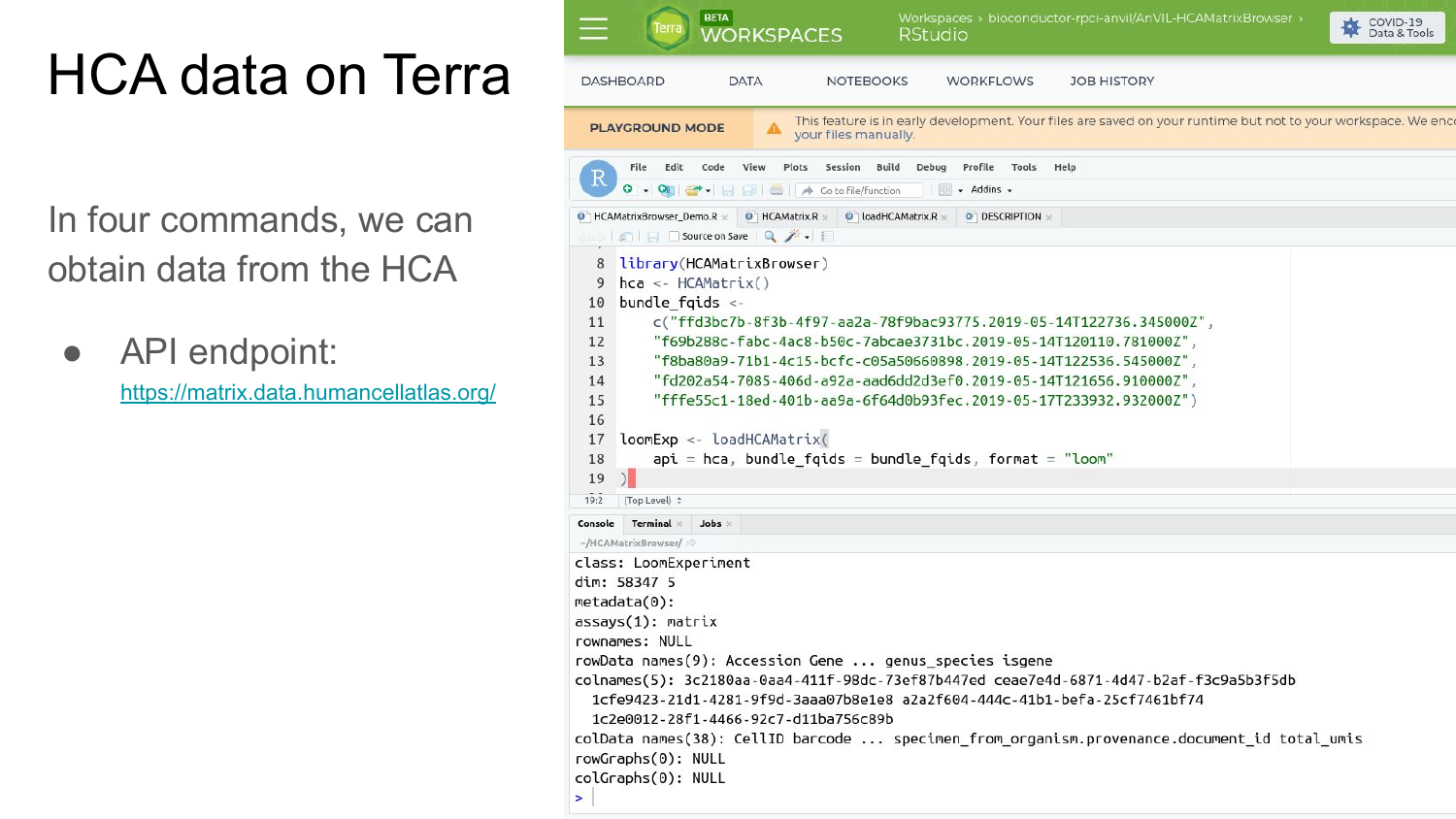#### **rhdf5** can read files in S3 buckets

• Latest version of rhdf5 distributed with support for reading directly from S3 e.g.

```
public_S3_url <- 
'https://rhdf5-public.s3.eu-central-1.amazonaws.com/rhdf5ex_t_float_3d.h5'
```

```
## EXPLORE FILE ##
h5ls(file = public_S3_url, s3 = TRUE)
## group name otype dclass dim
## 0 / a1 H5I_DATASET FLOAT 5 x 10 x 2
```

```
## READ SUBSET ##
h5read(public_S3_url, name = "a1", index = list(1:2, 3, 1), s3 = TRUE)
# #, , 1
## \begin{bmatrix} 1 \end{bmatrix}## [1,] 0.2444485
## [2,] 0.3873723
```
• Works with public and private buckets